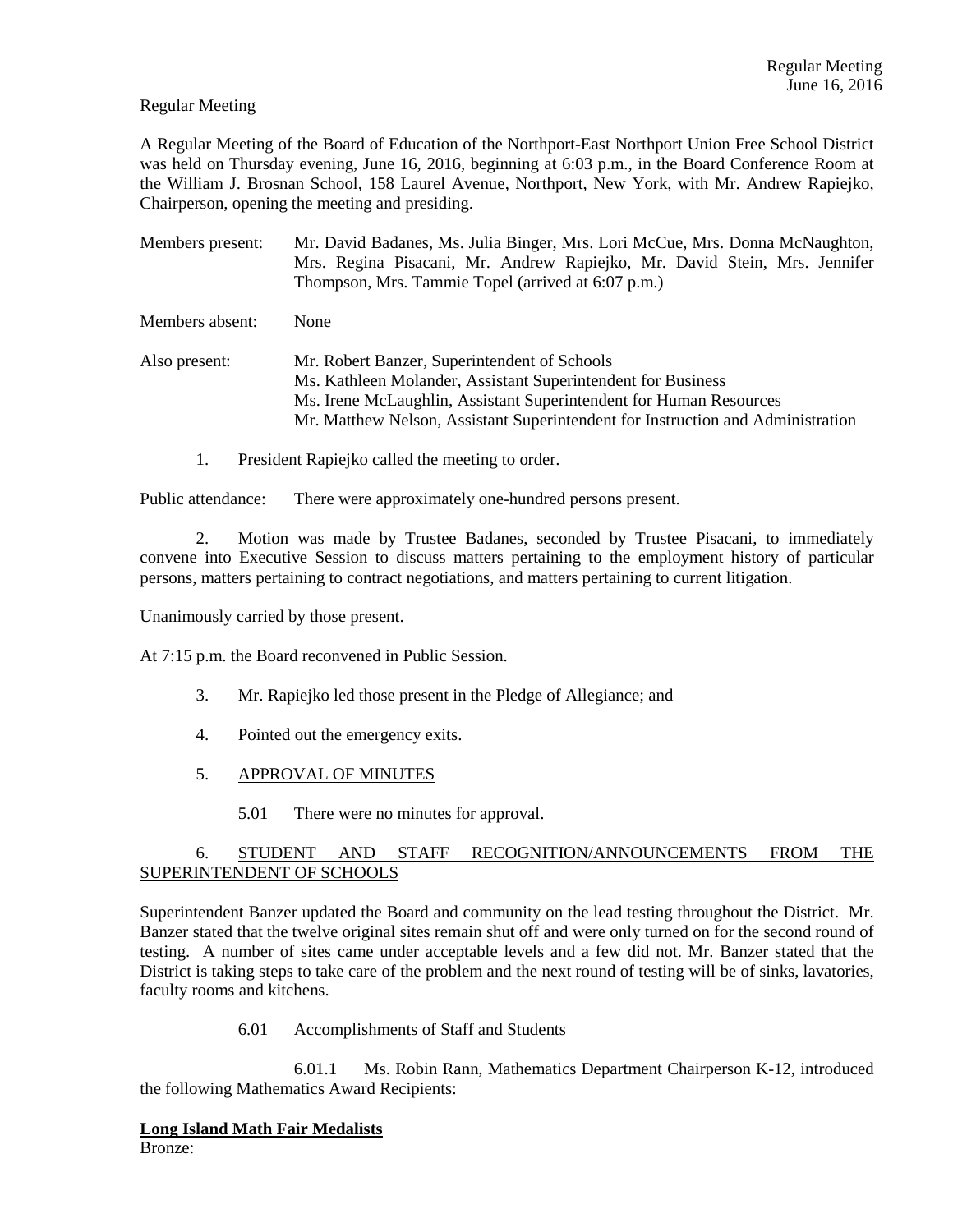Sophia Borovikova, Matthew Boyle, Luke Cacic, Justin Cavanaugh, Shannon Citrin, Griffin Crafa, James Donohue, William Doyle, Sam Gozelski, Marcos Guerrero, Daniel Kim, Daniel Krohn, Cybele Laisney, Mario Lanzilotta, Marisa Macolino, Thomas McDonagh, Aimee Morris, Harsh Patel, Shawn Weigand, John Zieran

Silver:

Camden Burk, Samuel Driesen, Nicholas Holfester, Keito Judson-Teranishi, Theodore Krantz, Ian MacDougall, Kyle Mitard, Stephen Muzyka, Kevin Penrose, Joseph Petrucci, Frank Rasizzi, McKenzie Schuvart, Chloe Stepanek, Derek Stratton, Kristen Widmaier

Gold:

James Connor, Rachel Ewanyk, Elias Giuliano

# **AMC/AIME**

AMC 12 School Winner (NHS): Luke Grossman (Top 1% score qualified for AIME) AMC 10 School Winner (NHS): Daniel Kim AMC 8 School Winner (NMS): Keito Judson-Teranishi AMC 8 School Winnder (ENMS): Ryan Bell

## **SCMTA Mathematics Course Contests - High Scorers in Suffolk County**

Level E (Grade 6): John Leonick, 2nd Place Level C (Calculus): Ben Driesen and Luke Grossman, 4th Place

## **Mathletes - High Scorers in Suffolk County for Season**

Luke Grossman (Score 28/30) Ian Buitenkant (Score 19/30) Emily Labruna (Score 19/30) Jake Robinson (Score 17/30)

### **Rensselaer Medal (\$25,000/year scholarship to RPI)**

Greg Dilimetin

President Rapiejko and Superintendent Banzer congratulated the students on their achievements and presented them with commendations from the Board.

Motion was made by Trustee Badanes, seconded by Trustee Topel, to reorder the agenda and move item 6.03 ahead of item 6.02

Unanimously carried.

 6.03 Superintendent Banzer announced that Northport Senior High School was named a Reward School for the 2016-2017 School Year by the State of New York Education Department. Mr. Banzer presented a commendation from the State to Assistant Superintendent Shannon Dantuono.

Motion was made by Trustee McCue, seconded by Trustee Topel, to approve item 6.02

 6.02 Authorizing the payment of five \$500 awards in accord with the Board-UTN Collective Bargaining Agreement to the following teachers as Professional Achievement Awards for 2016-2016:

6.02.1 Kristen Cogan – Business Teacher, Northport High School

6.02.2 Bryan Horan and Donald Strasser – Science Teachers, Northport High

School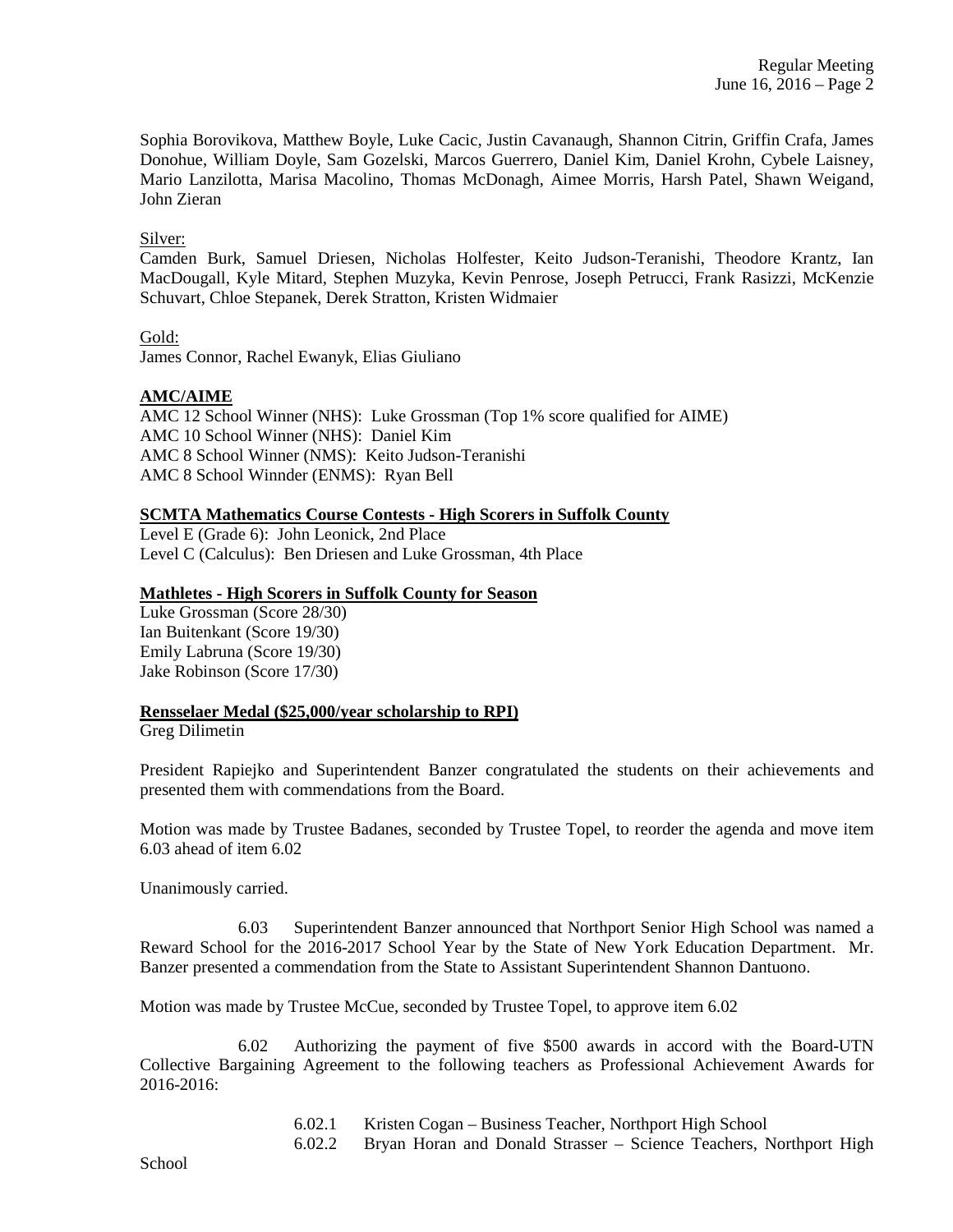| 6.02.3 Margaret Minardi – Art Teacher, Northport High School               |
|----------------------------------------------------------------------------|
| 6.02.4 Al Cicio – Physical Education Teacher, East Northport Middle School |
| 6.02.5 Deborah Ronan – Elementary Teacher, Bellerose Avenue Elementary     |

School

Unanimously carried.

President Rapiejko presented Trustee Julia Binger with a plaque for her service to the Northport-East Northport School District for six years.

6.04 President Rapiejko reviewed the upcoming Board Meetings of July  $7<sup>th</sup>$ , August  $25<sup>th</sup>$ , September  $8<sup>th</sup>$ , and September  $22<sup>nd</sup>$ .

Motion was made by Trustee Badanes, seconded by Trustee Pisacani, to reorder the agenda and move item 10.01, including Supplemental 10.01, up before item 7.

Unanimously carried.

Motion was made by Trustee McNaughton, seconded by Trustee Topel, to approve item 10.01 with the exception of severed items F9 and F13.

## 10. SUPERINTENDENT'S REPORT, GENERAL – FOR BOARD ACTION

 10.01 Approving the Personnel Actions Report dated June 16, 2016, including Supplemental 10.01, attached and made part of the official minutes.

President Rapiejko congratulated the following certificated staff members on their appointment on tenure:

Lori Beekman, Elementary Principal; Catherine Silletti, Assistant Principal 6-8; Kristen Barnes, Elementary; Rosemary Ciccotto, Mathematics; Anna Kessler, Languages Other Than English; Kasey MacPherson, Speech; Jayne Murphy, Elementary; Dylan Latchford, Teaching Assistant; and Patricia DaCosta, Elementary.

Superintendent Banzer introduced Dr. Dana Boshnack, newly appointed Assistant Superintendent for Teaching and Learning.

Vote on Trustee McNaughton's motion to approve item 10.01 with the exception of severed items F9 and F13 was unanimously carried.

At 7:37 p.m., the President Rapiejko announced a brief recess to enjoy cake in honor of the tenure appointments and Trustee Binger's service to the District.

At 7:55 p.m., the Board reconvened back in public session.

#### 7. COMMUNICATIONS

7.01 There were no communications to the Board required Board action.

# 8. PUBLIC COMMENT/PARTICIPATION

There was no public comment/participation.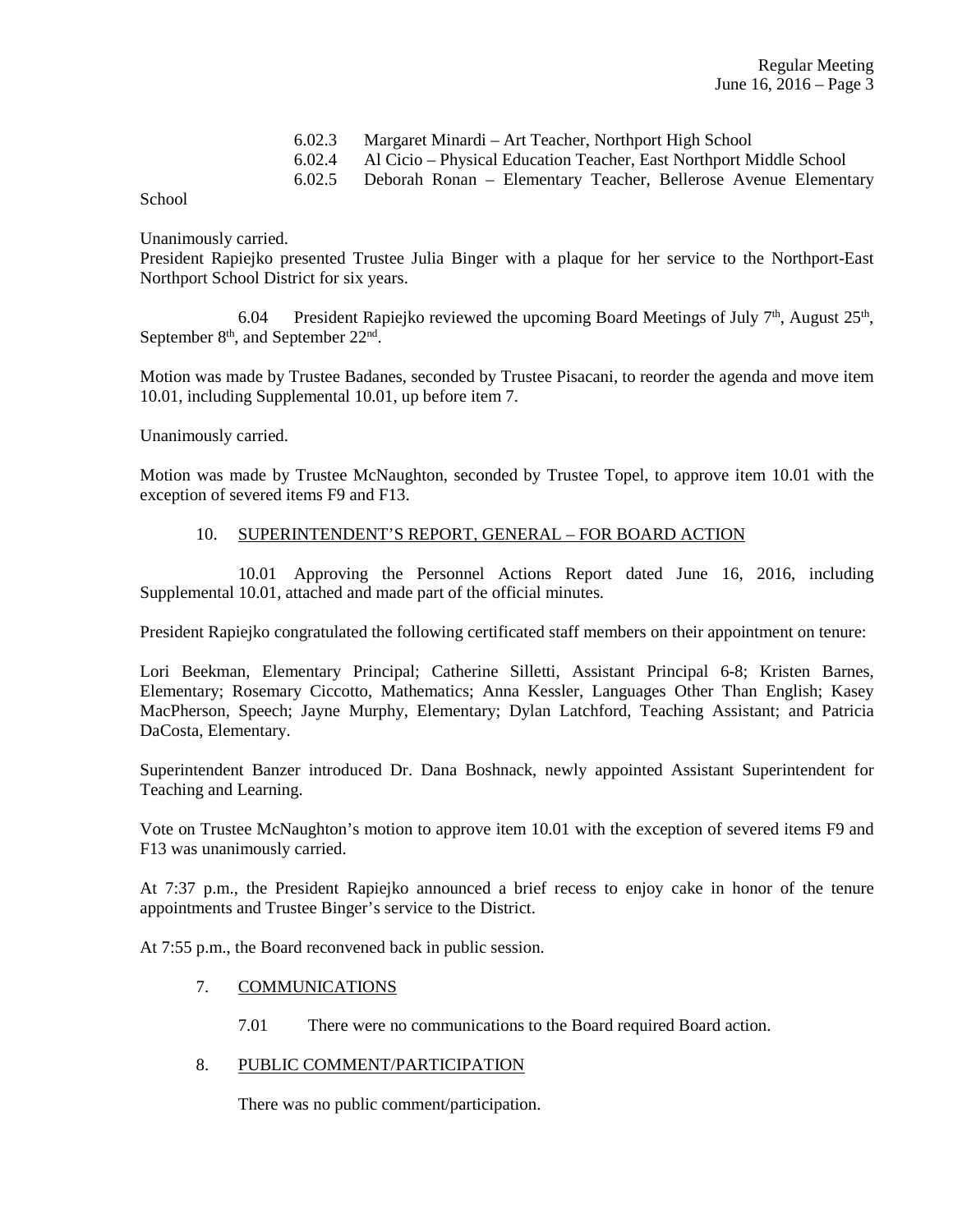### 9. SPECIAL REPORTS

There were no special reports.

Motion was made by Trustee McNaughton, seconded by Trustee Stein, to approve severed item 10.01, F9 and F13.

Vote on Trustee McNaughton's motion was as follows:

YES: Mr. Badanes, Ms. Binger, Mrs. McNaughton, Mrs. Pisacani, Mr. Stein, Mrs. Thompson, Mrs. Topel ABSTAIN: Mrs. McCue, Mr. Rapiejko

Motion passed.

Motion was made by Trustee McNaughton, seconded by Trustee Thompson, to approve the remaining items under 10.

#### 10. SUPERINTENDENT'S REPORT, GENERAL – FOR BOARD ACTION

 10.02 Approving disposition of library materials at Northport High School, East Northport Middle School, Northport Middle School, Dickinson Avenue Elementary School, Fifth Avenue Elementary School and Norwood Avenue Elementary School

10.03 Receiving for a second reading and adopting the following textbook:

 10.03.1 *World History: Connections to Today,* Ellis & Esler, Prentice Hall 2003, Global History & Geography I & II, Grades 9 and 10

10.04 Approving the following resolution:

 'WHEREAS, the Northport-East Northport Union Free School District submitted its Annual Professional Performance Review ("APPR") Plan to the Commissioner of Education for review on June 7, 2016, in accordance with Education Law Section 3012-d and 8 N.Y.C.R.R. 30-3;

 NOW, THEREFORE, BE IT RESOLVED, that the Board of Education hereby ratifies the submission of the District's APPR Plan and the execution of said plan by the Superintendent and Board of Education President; and

 BE IT FURTHER RESOLVED, that the Board of Education hereby adopts the submitted APPR Plan as the District's Section 3012-d APPR plan for classroom teachers and principals, commencing with the 2016-2017 school year."

10.05 Approving the 2016-2017 Professional Development Plan Update

 10.06 Reaffirming the following Board of Education policies which are legally required to be reviewed annually:

> 10.06.1 Policy #1900 – "Title I Parental Involvement" 10.06.2 Policy #5310 – "Code of Conduct" 10.06.3 Policy #6240 – "Investments" 10.06.4 Policy #6700 – "Purchasing"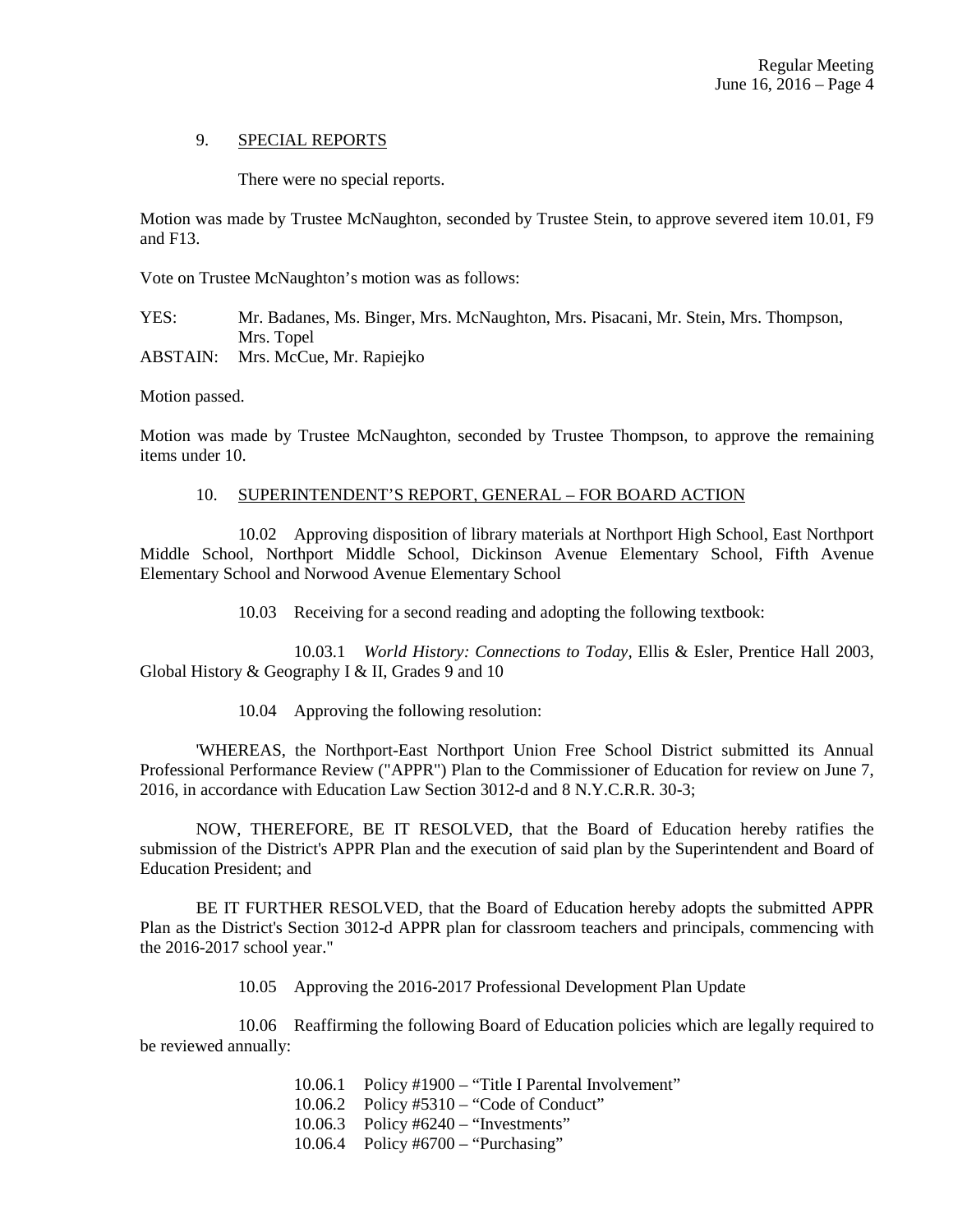10.07 Receiving for a second reading and adopting the following policies:

 10.07.1 Policy #5110 – "Attendance Zones" (replaces policies #5117 "School Attendance Areas", #5119 "Inter-School Pupil Transfers")

 10.07.2 Policy #5152 – "Admission of Non-Resident Students" (replaces policy #5118 "Attendance – Residency")

 10.07.3 Policy #5162 – "Student Dismissal Precautions" (replaces policy #5113.3 "Student Release from School")

10.07.4 Policy #5200 – "Extra-Curricular and Co-Curricular Activities"

 10.07.5 Policy #5210 – "Student Organizations" (replaces policy #5210 "Activities, Student Participation in School Sponsored")

 10.07.6 Policy #5420 – "Student Health Services" (replaces policy #5141.21 "Students Affected with a Severe Asthmatic Condition")

10.07.7 Policy #5460.2 – "Child Abuse Outside an Educational Setting"

Vote on Trustee McNaughton's motion to approve the remaining items under 10. was unanimously carried.

Motion was made by Trustee Thompson, seconded by Trustee McNaughton, to approve all items under 11.

#### 11. SUPERINTENDENT'S REPORT, FINANCIAL – FOR BOARD ACTION

11.01 Taking specified action on the following BIDS:

 EDUCATIONAL: 11.01.1 AWARD: Medical Supplies and Equipment

 BUILDINGS & GROUNDS: 11.01.2 AWARD: Refuse & Recycling Collection

 11.02 Approving the attached list of equipment, owned by the School District that is no longer cost effective to repair, as surplus and approve disposal in accordance with Board Policy

11.03 Receiving the following Internal Audit Reports from R.S. Abrams & Co., LLP

- 11.03.1 Internal Audit Report on Procurement and Claims Processing
- 11.03.2 Internal Audit Report on Capital Asset Procedures
- 11.03.3 Risk Assessment Update Report for the Period Ending December 31,

2016

 11.04 Approving a Supplementary Education Services Agreement between the Northport-East Northport Union Free School District and David Weissberg, M.D. for Doctor Services to be provided for home football games at Northport High School, East Northport Middle School and Northport Middle School for the 2016-2017 school year, not to exceed \$6,750

 11.05 Approving a Supplementary Education Services Agreement between the Northport-East Northport Union Free School District and Good Vibrations DJ Entertainment for DJ Entertainment July 8, 15, 22, 29, 2016 for the Summer Recreation Program at Northport Middle School, in the amount of \$1,396.00

 11.06 Approving a 2016-2017 Agreement between the Northport-East Northport Union Free School District and JBP Speech, Inc. (Spec. Ed.)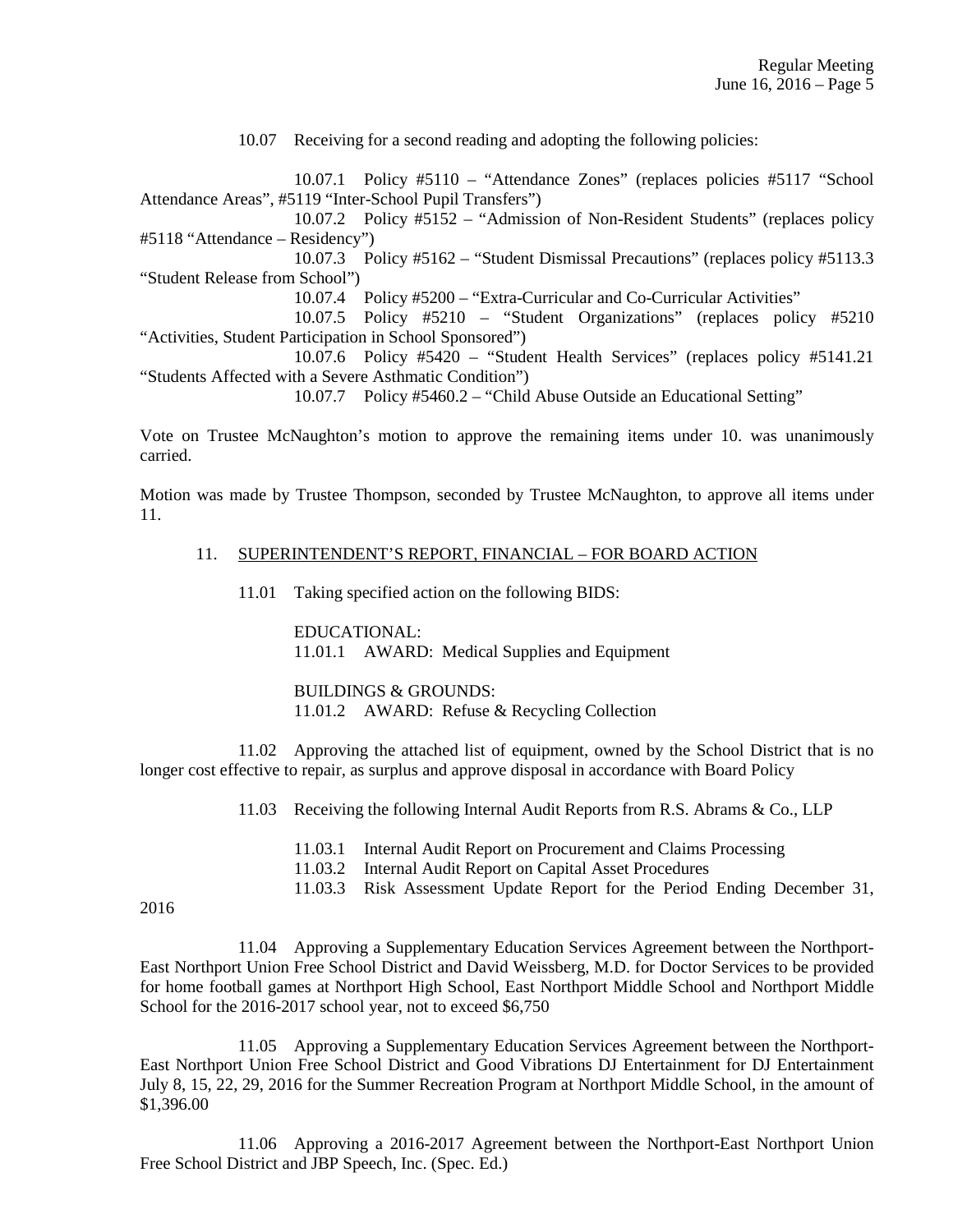11.07 Approving a 2016-2017 Agreement between the Northport-East Northport Union Free School District and Helping Hands Children Services (Spec. Ed.)

 11.08 Approving a 2016-2017 Agreement between the Northport-East Northport Union Free School District and Bilinguals d/b/a Achieve Beyond

 11.09 Approving a 2016-2017 Agreement between the Northport-East Northport Union Free School District and Islip Tutoring Services, Inc. (Spec. Ed.)

 11.10 Approving a 2016-2017 Agreement and Business Associate Agreement between the Northport-East Northport Union Free School District and Horizon Healthcare Staffing (Spec. Ed.)

11.11 Approving the following resolution:

 "BE IT RESOLVED, that the Board of Education hereby gratefully accepts a donation of \$960 from Northport-East Northport residents whose names are more fully set forth in the attached document, for the purposes of covering the cost of transportation for the Northport High School Urban Studies field trips on April 24, 2016 and May 24, 2016 and increase the 2015-2016 budget code A2110.4161.30.2903 by \$960 for this purpose.

 BE IT RESOLVED, that the Board of Education hereby approves an increase in the revenue code A2705 of the 2015-2016 budget by \$960 with the understanding that this increase in revenue is the result of donations from Northport-East Northport residents"

 11.12 Approving the Western Suffolk BOCES Contract for Services for the 2016-2017 Fiscal Year

 11.13 Approving a Suffolk's Edge Teacher Center Grant Application in the amount of \$4,200 to be used towards a Support Math Common Core, budget code A2060.4900.00.2804

 11.14 Approving the Claims Auditor's Report for Warrants and Schedule of Claims for payments dated:

May 6, 2016 (Payroll Trust & Agency Warrant), May 16, 2016 (Accounts Payable Warrant), May 20, 2016 (Payroll Trust & Agency Warrant), May 31, 2016 (Accounts Payable Warrant), May 2016 (Claims Audit Report)

 11.16 Approving the Treasurer's Report and Monthly Summary of Receipts and Disbursements

11.16.1 Treasurer's Report for the period April 1, 2016 through April 30, 2016

11.16.2 Monthly Summary of Receipts and Disbursements for April 2016

11.17 Approving the Schedule of Investments as of April 30, 2016

11.18 Approving the Collateral Schedule as of April 30, 2016

11.19 Approving the Bank Reconciliation Report for the Month Ended April 30, 2016

 11.20 Approving the General Fund Projected Cash Flow Statement for the year ending 2015-2016, Actual Data July 1, 2015 – April 30, 2016, Estimated Data May 1, 2016 – June 30, 2016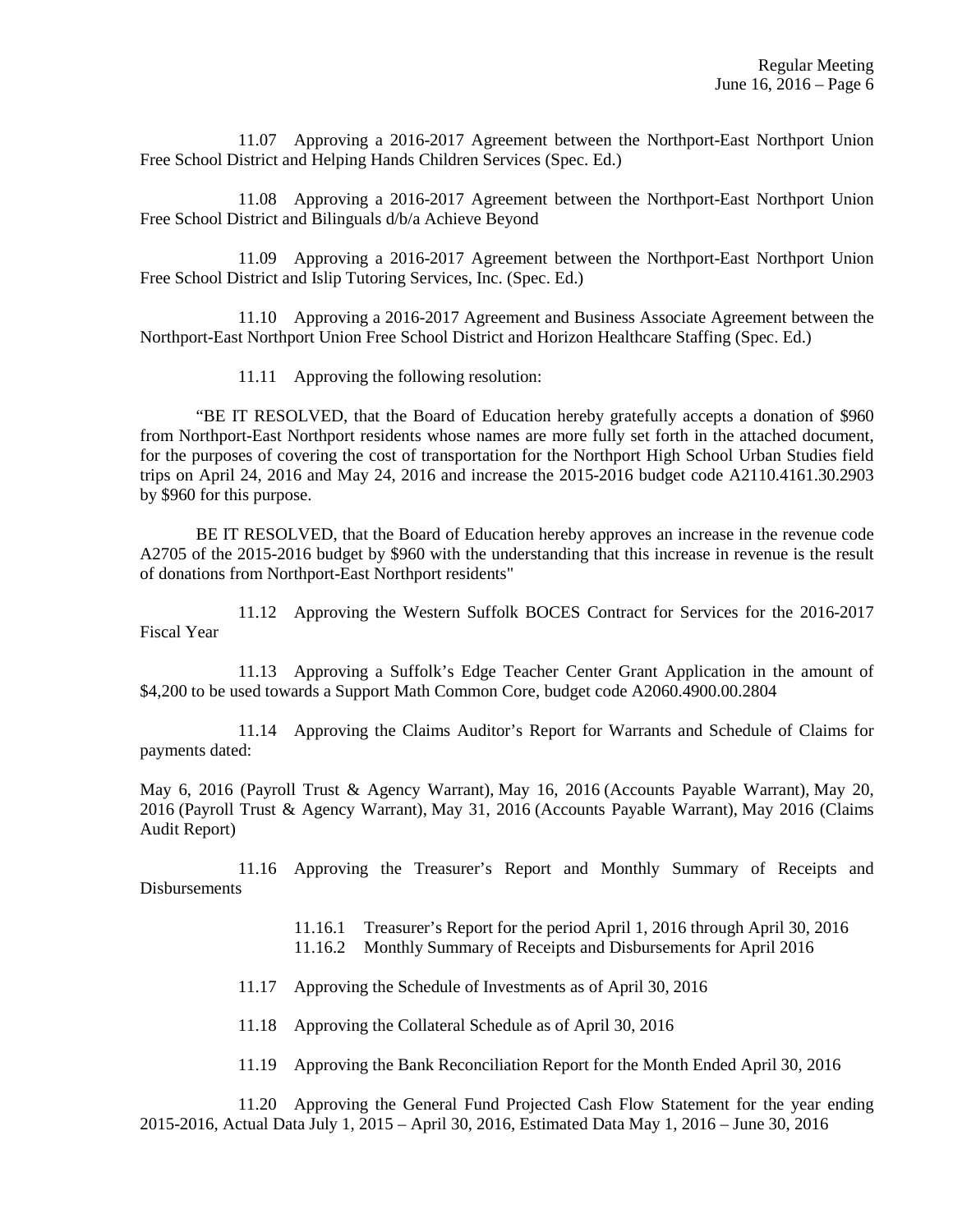11.21 Approving the School Lunch Profit and Loss Statement for the Month Ending April 30, 2016

 11.22 Approving the Monthly Revenue and Budget Status Report – School Lunch for the Month Ending April 30, 2016

 11.23 Approving the Monthly Revenue and Budget Status Report – Special Aid Fund for the Month Ending April 30, 2016

 11.24 Approving the Monthly Revenue and Budget Status Report – General Fund for the Month Ending April 30, 2016

 11.25 Approving the Monthly Revenue and Budget Status Report – Capital Fund for the Month Ending April 30, 2016

11.26 Approving Transfer of General Fund Appropriations in the 2015-2016 budget

 11.27 Approving an Agreement with Sound Actuarial Consulting for the purpose of updating the District's June 30, 2016 GASB 45 actuarial valuation

 11.28 Approving an Agreement with Sound Actuarial Consulting, LLC for the purpose of conducting an actuarial analysis of the District's Workers Compensation Self-Insurance Program

11.29 Approving the following resolution:

 "BE IT RESOLVED, that the Board of Education approves the funding of the Workers' Compensation Reserve Fund by a transfer of unassigned fund balance in an amount not to exceed \$1,450,000."

11.30 Approving the following resolution:

 "BE IT RESOLVED, that in accordance with the September 19, 2012 Proposition No. 2 establishing a Capital Reserve Fund known as "Capital Reserve II Fund", the Board of Education approves the funding of said reserve by a transfer of unassigned fund balance in an amount not to exceed \$1,500,000."

11.31 Approving the following resolution:

 "BE IT RESOLVED, that in accordance with 2016-2017 Proposition No. 2 requesting the public approval to expend \$2,095,000 from the 2008 Capital Reserve Fund and the 2012 Capital Reserve Fund, the Board of Education approve an increase in the 2015-2016 budget code A9950.9002.00.830 by \$2,095,000 for the purpose of transferring \$2,095,000 from the General Fund 2008 Capital Reserve Fund and the General Fund 2012 Capital Reserve Fund to the Capital Fund."

11.32 Approving the following resolution:

 "BE IT RESOLVED, that in accordance with the 2008-2009 Proposition NO. 3 establishing a Capital Reserve Fund, the Board of Education approves the funding of said reserve fund by a transfer of unassigned fund balance in an amount not to exceed \$600,000"

11.33 Approving the following resolution:

"BE IT RESOLVED, that the Board of Education approves the funding of the Employee Benefit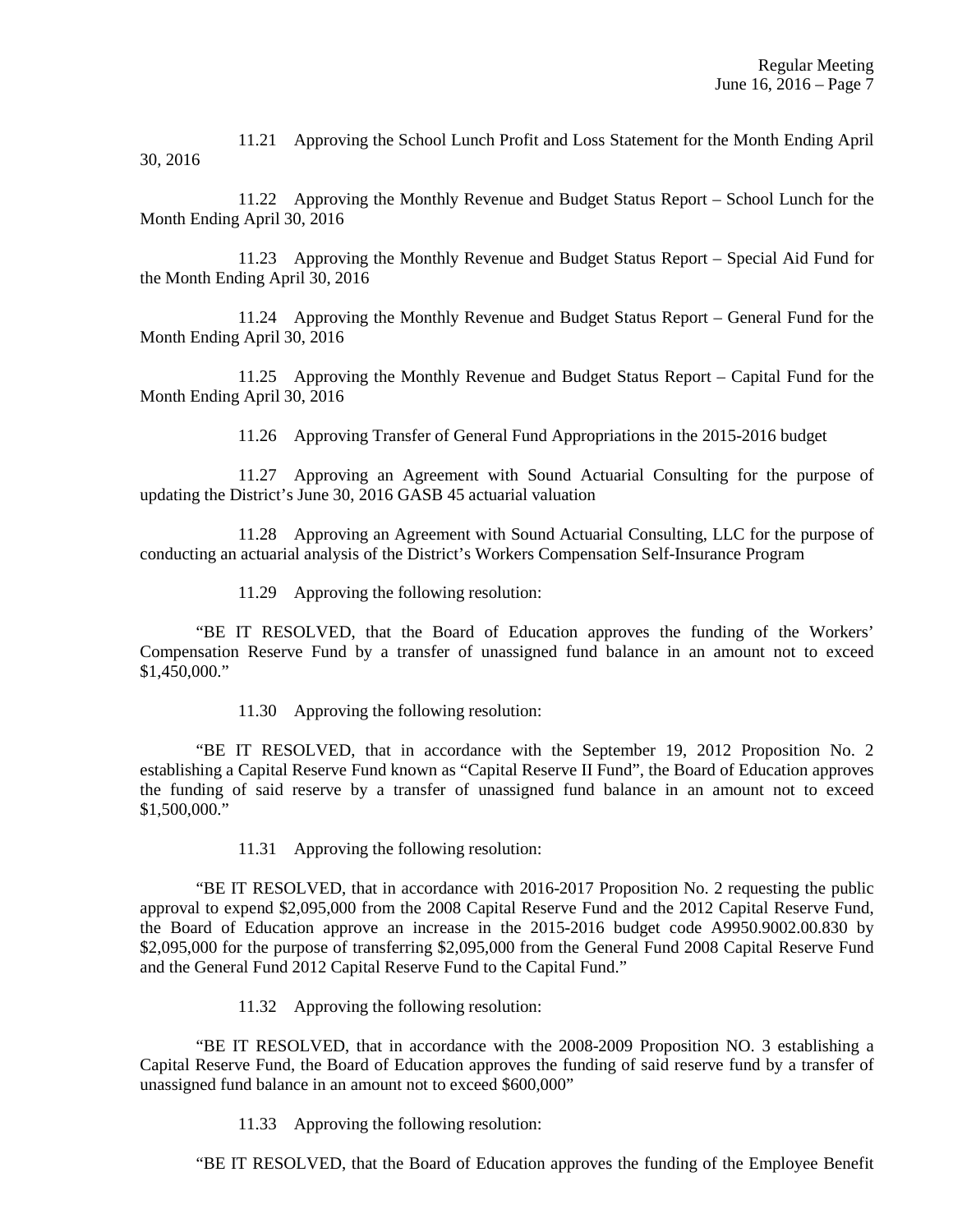Accrued Liability Reserve by a transfer of unassigned fund balance in an amount not to exceed \$406,900"

 11.34 Approving Transfer of School Lunch Fund Appropriations in the fiscal year 2015- 2016

11.35 Approving Transfer of Capital Fund Appropriations in the fiscal year 2015-2016

11.36 Approving Transfer of General Fund Appropriations in the fiscal year 2015-2016

Vote on Trustee Thompson's motion to approve all items under 11. was unanimously carried.

### 12. SUPERINTENDENT'S REPORT – FOR INFORMATION ONLY

 12.01 Budget Transfers for the period May 18, 2016 through June 6, 2016 – As per Board Policy #6150, all transfers between salary codes up to \$25,000 and transfers between all other codes up to \$10,000 are to be reported to the Board of Education as an information item.

- 13. UNFINISHED BUSINESS
- 14. NEW BUSINESS
	- 14.01 Discussion of the formation of a Financial Advisory Committee

Trustee Pisacani stated that she would like the Board to consider the formation of a financial advisory committee that would advise the Board with regards to finances. The Board would task the committee with different charges to advise the Board with their knowledge and suggestions. The Committee would take on specific aspects of the budget and hold quarterly meetings.

There was a discussion on what the task of the financial advisory committee would be. Several Trustees stated that they would be in favor of a committee to help look at areas where changes could be made. Several Trustees stated that a financial advisory committee is too broad and very few districts have them. They would be in favor of a committee only if they were tasked with a specific high priority area to look into. Superintendent Banzer stated that the Board should set goals to focus on and that these are tasks for the administration, being very specific.

14.02 Board consideration of the following item for future discussion on an agenda

 14.02.1 Policy #2220 – "Board Officers – Duties of the President and Vice President of the Board"

Trustee Thompson asked the Board to consider discussing the policy on a future agenda with regards to term limits.

The Board agreed to add Policy #2220 to a future agenda.

Trustee McNaughton stated that the Drug and Alcohol Task Force's screening of *Grace* at the John Engemann Theater was a great event which raised over \$18,000 for the YDA.

#### 15. ADJOURNMENT

At 9:47 p.m., motion was made by Trustee Stein, seconded by Trustee Badanes, to convene into Executive Session to discuss matters pertaining to the employment history of a particular person.